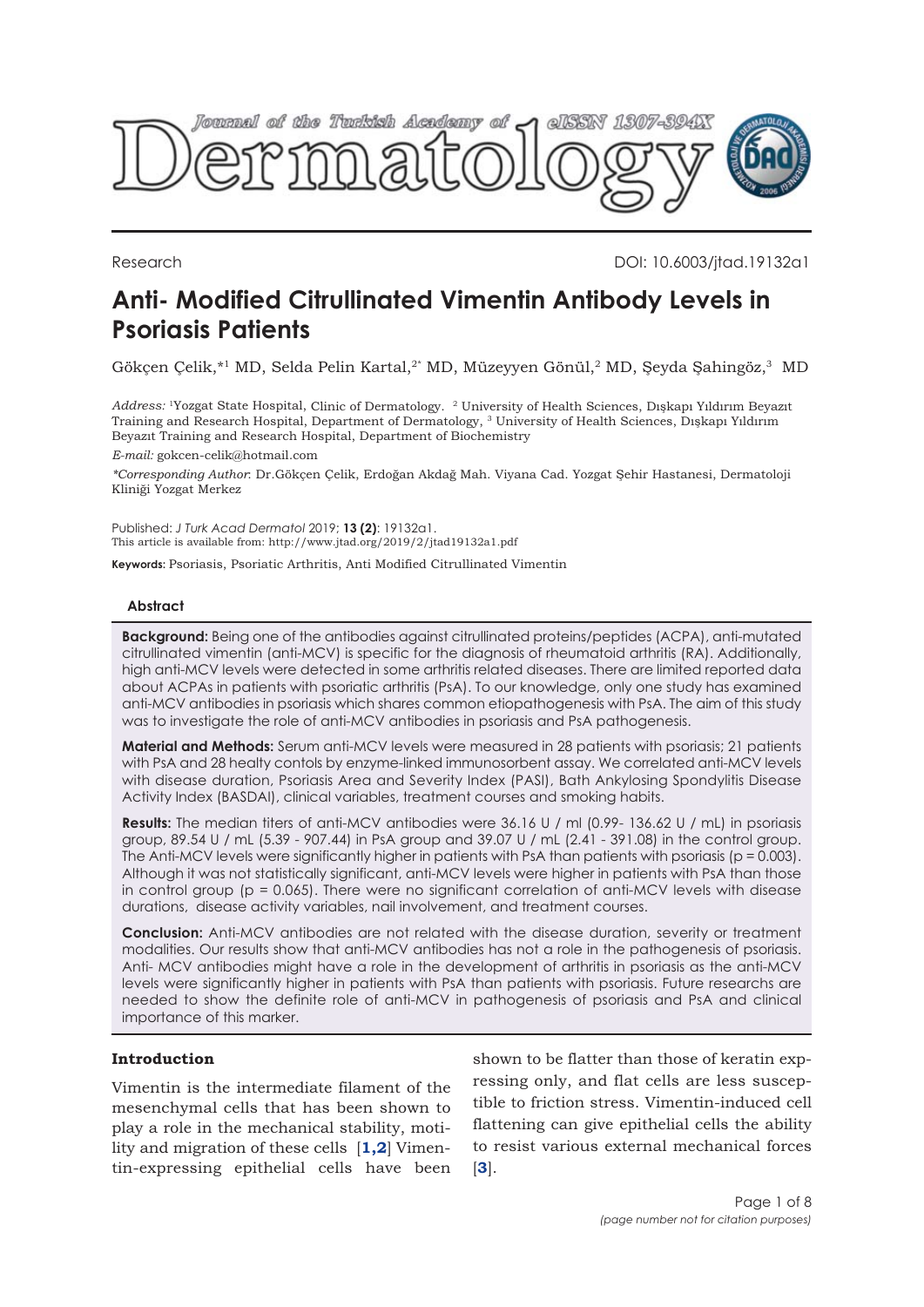Pituitary tumor transforming gene 2 (PTTG2) was observed to be more expressed in psoriatic cells than normal cells. It is thought that overexpression of this gene may decrease the expression of e-cadherin and increase vimentin expression, increasing the epithelial-mesenchymal transition abnormally and causing psoriasis [**[4](#page-6-0)**] In some previous studies, it has been shown that e-cadherin expression in the granular, upper spinous and basal layers of psoriatic skin is reduced [**[5](#page-6-0)**] Vimentin is also present in synovium and fibroblast-like synoviocytes and plays an important role in endothelial cell resistance to mechanical stress [**[6](#page-6-0)**].

Vimentin is expressed on activated macrophages by means of TNF-alpha induced vimentin secretion. Vimentin cannot be citrullinized in vivo, citrullination occurs in macrophages or neutrophils during inflammation, apoptosis and cellular differentiation by posttranslational modification which is carried out by the peptidyl arginine deaminase (PAD) [**[7,8](#page-6-0)**] The level of citrullinated proteins reaches higher levels in inflamed tissues [**[9](#page-6-0)**]. Other citrullinated peptides are filaggrin, type II collagen, α-enolase, and fibrinogen [**[8](#page-6-0)**]. When a large number of citrulline is present in the structure of these proteins, they are perceived as foreign by immunity. Antibodies targeting them are triggered by the effects of genetic and environmental factors, and named as anti-citrullinated protein / peptide antibodies (ACPA) [**[9](#page-6-0)**].

Antibodies to citrullinated vimentin is called anti-mutated citrullinated vimentin (anti-MCV) and detected by an ELISA system that contains genetically modified, mutated citrullinated vimentin (MCV) as antigen to improve the performance of the test. Anti-MCV antibodies in patients with RA is thought to be produced due to the insufficient clearance of apoptotic materials [**[10](#page-6-0)**]. Anti-MCV is included in the ACPA group and it is a more sensitive but less specific marker than anticyclic citrullinated vimentin (anti-CCP) for the diagnosis of RA. [**[1](#page-6-0)**].

High concentration of anti-MCV and ACPAs were detected in synovial fluid and peripheral circulation of patients with RA [**[11](#page-5-0)**], however lower levels of them have also been found in synovium [**[12](#page-6-0)**] and in serum of the patients with PsA [**[13,14](#page-6-0)**]. Psoriatic arthritis (PsA) is a seronegative inflammatory arthritis which develops in up to 30 percent of patients with psoriasis [**[15](#page-6-0)**]. It is characterized by a negative rheumatoid factor (RF) and has different clinical phenotypes including distal, oligoarticular, polyarticular, primarily axial and arthritis mutilans [**[16](#page-6-0)**]. Some clinical presentations of PsA, especially the severe, erosive and symmetrical polyarthritis, are similar to those of RA, in a manner of making it difficult to distinguish [**[17,18](#page-6-0)**].

The specificity and sensitivity of anti-MCV antibodies for other arthritic diseases is low compared with RA [**[19](#page-6-0)**]. There are recent reports describing the frequency of ACPAs in PsA and psoriasis [**[20,14](#page-6-0)**]. The presence of anti-MCV antibodies in psoriasis and PsA patients has been studied by Damjanovska et al, who showed that anti-MCV levels in PsA patients were significantly higher than those in psoriasis group [**[13](#page-6-0)**]. The present study aimed to examine the presence of anti-MCV antibodies in psoriatic patients with and without manifestation of joint inflammation and to further assess its clinical value.

# **Methods**

#### **Patients**

Twenty-eight patients with psoriasis (16 males, 12 females) who were diagnosed clinically and pathologically at the dermatology department and 21 patients (7 males, 14 females) with PsA who were followed simultaneously by rheumatology and dermatology departments were included in the study. The study was reviewed by the ethics committee and informed consent was obtained from all patients.

The dermatological examination of the patients included in the study was performed by the same physician (GC), and besides demographics, the following data were collected: duration of psoriasis, duration of arthritis, current treatment, smoking habits (**[Table 1](#page-2-0)**).

The diagnosis of the patients in the PsA group was made by an experienced rheumatologist according to CASPAR criteria and the disease activity was evaluated by the same physician. Physical examinations included severity of psoriasis (assessed with the Psoriasis Area and Severity Index) and and nail involvement. BASDAI was used for the arthritic disease activity.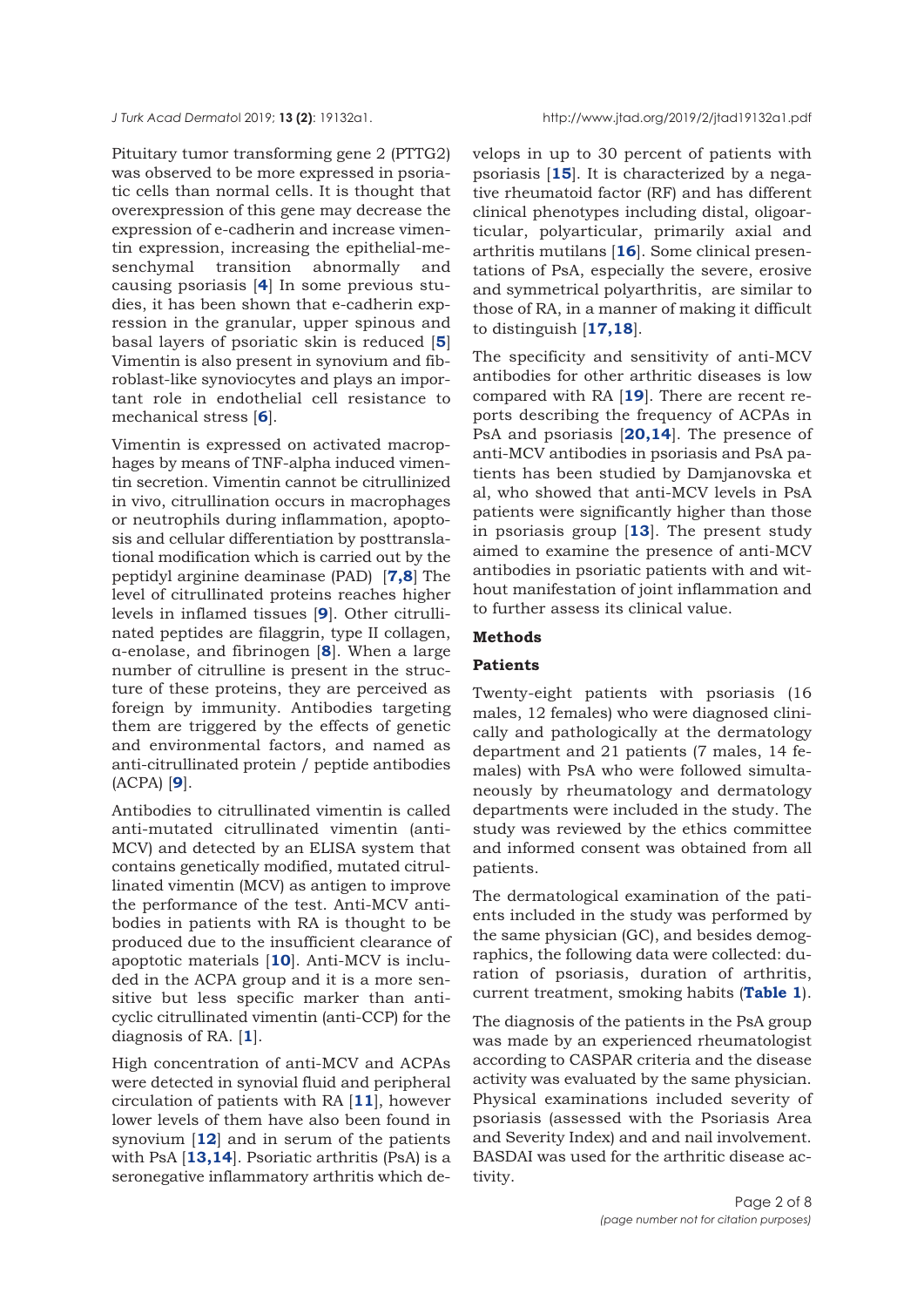<span id="page-2-0"></span>*J Turk Acad Dermato*l 2019; **13 (2)**: 19132a1. http://www.jtad.org/2019/2/jtad19132a1.pdf

|                       | Anti-MCV median (min-max) |       |  |
|-----------------------|---------------------------|-------|--|
| Psoriasis /smoking+   | $33,03$ $(2,16 - 99,46)$  | 0,532 |  |
| Psoriasis / smoking - | 37,09 (0,99- 136,63)      |       |  |
| PsA /smoking +        | 43,11 (5,40-274,96)       |       |  |
| PsA /smoking -        | 96,78 (31,04-907,44)      | 0,340 |  |
| Control /smoking +    | 129,32 (19,99-252,33)     |       |  |
| Control /smoking -    | 34,73 (2,41-391,09)       | 0,030 |  |

**Table 1.** The Relationship Between Smoking and Anti-MCV Levels in Psoriasis PsA and Control Groups

### **Laboratory Methods**

Venous blood samples were taken from patients after fasting 8-12 hours. Serum samples centrifuged at 3000 rpm for 10 minutes were placed in separate ependorfs and stored at - 80 ° C until the day of analysis. On the day of the analysis, serum samples extracted according to the manufacturer's instructions were kept at room temperature (18 - 25 ° C) for 30 minutes and studied at the Biochemistry Clinic. Anti-MCV antibodies were measured by ELISA, using anti-MCV ELISA kit (Orgentec Diagnostika GmbH, Mainz, Germany).

### **Statistical Analysis**

Data were analyzed using SPSS for Windows 15 package program. Descriptive statistics were presented as mean ± standard deviation for variables with normal distribution; median (min - max) for non-normal variables; and number of cases and % for nominal variables. The significance of the difference of two groups were investigated by t-test or

ANOVA and medians were performed by Mann Whitney U or Kruskal Wallis tests as indicated in tables. Nominal variables were evaluated by Pearson's chi square or Fisher exact test. Spearman's rank correlation was used to test for correlations between continuous variables in small samples. Statistical significance is set at P<0.05.

### **Results**

The study included 28 patients with psoriasis without joint involvemen (psoriasis group), 21 with psoriatic arthritis besides psoriasis (PsA group) and 28 healty controls. All of the patients in psoriasis group had plaque type psoriasis. Of them, 16 (57.1%) were men and 12 were women (42.9%). PsA group was included 7 (33.3%) men and 14 (66.7%) women. In the control group, there were 13 (46.4%) men and 15 (53.6%) women. The mean age was  $46,04 \pm 13,2$  (23-65) in psoriasis group; and 48.7  $\pm$  10.2 (27-65 in PsA group; and 46.5  $\pm$ 13.3 (18-65) in control group. Three groups were similar on the base of age and gender. The demographic and clinical characteristics of the groups were presented in (**Table 2**).

**Table 2.** Demographic and Clinical Teatures of Psoriasis, PsA and Control Group

|                                                       | PsA                                   |         | <b>Psoriasis</b>                | Control         |
|-------------------------------------------------------|---------------------------------------|---------|---------------------------------|-----------------|
| Gender $(m/w)$                                        | 7/14                                  |         | 16/12                           | 13/15           |
| Age (mean)                                            | $48,7 \pm 10,2$                       |         | $46,0 \pm 13,2$                 | $46,5 \pm 13,3$ |
| <b>Psoriasis duration (month)</b><br>median (min-max) | 144 (24-360)                          |         | 168 (3-492)                     |                 |
| <b>Arthritis duration (month)</b><br>median (min-max) | $30(6-192)$                           |         |                                 |                 |
| Smoking habit $(\%)$                                  | 42,9                                  |         | 53,6                            | 21,4            |
|                                                       | Polyarthicular                        | 9(42,9) |                                 |                 |
| <b>Clinical types of Psoriasis</b><br>and PsA         | Oligoarthicular                       | 6(28,6) | All of the patients had psoria- |                 |
|                                                       | DIP involvement                       | 2(%9,5) | sis vulgaris                    |                 |
|                                                       | Spondiloarthritis                     | 4(%19)  |                                 |                 |
| PASI median (min-max)                                 | $4(0-13,2)$                           |         | $5(0-20)$                       |                 |
| <b>BASDAI</b> median(min-max)                         | $3,8(1,4-7,4)$                        |         |                                 |                 |
| <b>Treatment situation</b>                            | No systemic treatment: 7<br>DMARD: 12 |         | No systemic treatent: 8         |                 |
|                                                       |                                       |         | Conventional:10                 |                 |
|                                                       | Biologic: 2                           |         | Biologic: 10                    |                 |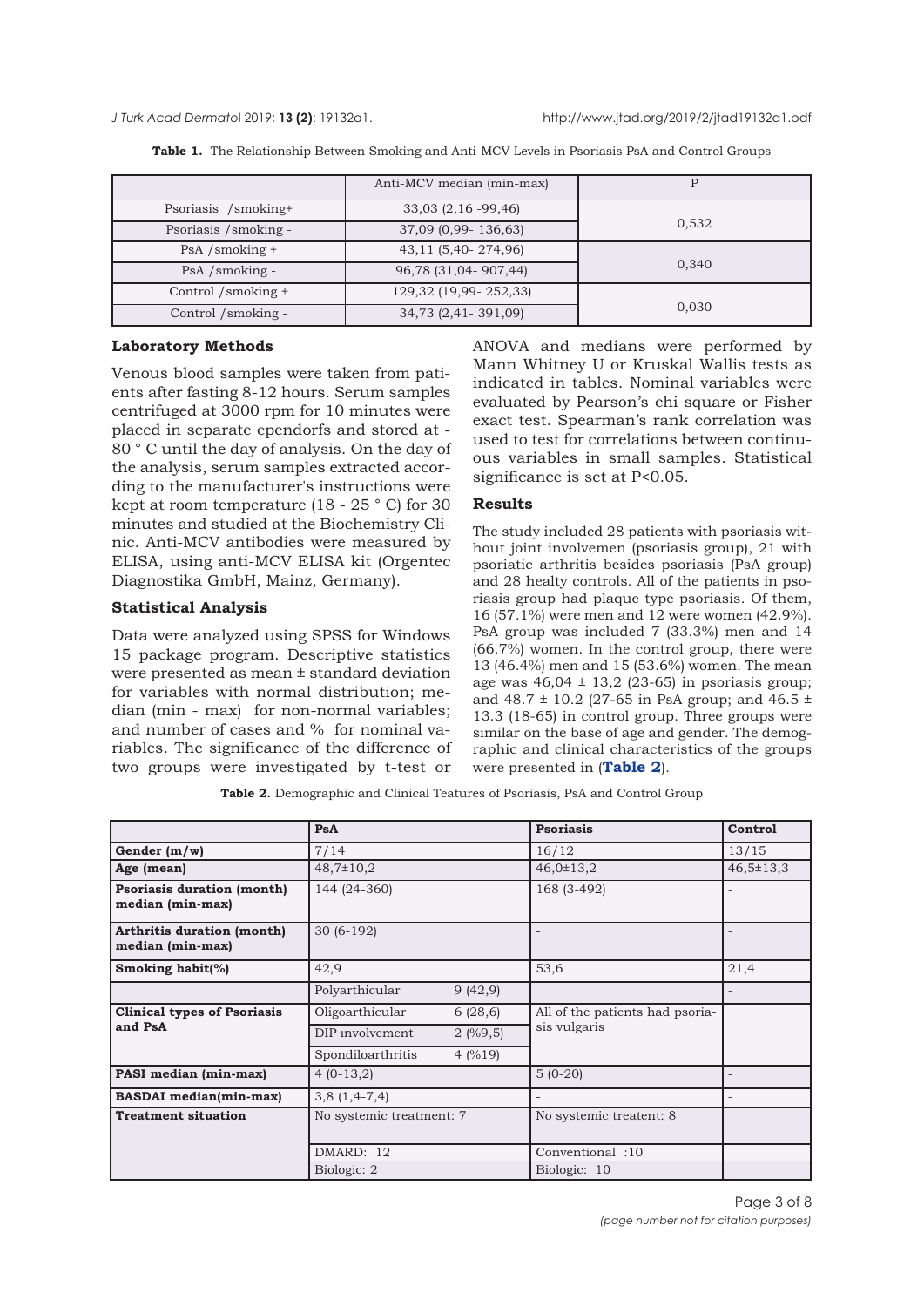The median titer of anti-MCV antibodies was 36.16 U / ml  $(0.99 - 136.62 \text{ U} / \text{ mL})$  in psoriasis group; and 89.54 U / mL (5.39 - 907.44) in PsA group; and 39.07 (2.41 - 391.08 U / mL) in the control group (**[Table 3](#page-4-0)**). Anti-MCV levels were significantly higher in the PsA group than in the psoriasis group (p = 0.003) (**[Table 4](#page-4-0)**) (**Figure 1**).

When psoriasis, PsA and control groups were compared in terms of smoking prevelance (**[Table 2](#page-2-0)**), it was significantly higher in the psoriasis group than the control group ( $p = 0.027$ ). No association was observed between anti-MCV antibody levels and presence of smoking in psoriasis and PsA group (p=0.523 and p=0.340, respectively). However, serum anti-MCV levels exerted moderate positive correlation with smoking habits in the control group (r = 0.41, p = 0.03) (**[Table 1](#page-2-0)**).

Median disease duration of psoriasis was 156 (3- 492) months and the median disease duration of arthritis was 30 (6-192) months. There was no correlation between disease duration and anti-MCV levels in Psoriasis (p=0,961) or in PsA groups (p=0,628).

The median of the PASI scores were 4 (0-13.2) in psoriasis group; 5 (0-20) in PsA group; and the median of the BASDAI scores was 3.8 (1.4- 7.4) in patients with arthritis. There were no correlation between the titres of anti-MCV antibodies and PASI scores, either in the patients with psoriasis or PsA (p = 0.989). Similarly, no significant correlation was found between the BASDAI scores and anti-MCV antibody levels of patients with PsA  $(p =$ 0.312).

There was no mutated arthritis among the patients with PsA. Anti-MCV levels were similar in those groups divided according to types of joint involvement ( $p = 0.18$ ).

There was no statistically significant relationship between the treatment status of patients and anti-MCV antibody levels in PsA  $(p = 0.330)$  (Figure 7) or in psoriasis groups ( $p = 0.126$ ) (Figure 8). Additionally, no association was observed between anti-MCV levels and presence of nail involvement  $(p>0.05)$ .

#### **Conclusıons**

Citrullinated vimentin targetted antibodies are the member of the family of reactive autoantibodies to citrullined proteins and are considered as one of the most specific serological markers for the diagnosis of RA. In the literature, these antibodies were detected in systemic lupus erythematosus (SLE) [**[21](#page-6-0)**]. systemic sclerosis [**[22](#page-6-0)**]. Familial Mediterranean Fever [**[23](#page-6-0)**]. and primary biliary cirrhosis [**[24](#page-7-0)**]. Gilliam et al. demonstrated that anti-MCV elevation was observed especially in the polyarticular and oligoarticular involvement of juvenile idiopathic arthritis [**[25](#page-7-0)**]. Following studies have shown that anti-MCV can be detected in spondiloarthropaties [**[26](#page-7-0)**]. In a recent study, 15% of PsA and 14% of ankylosing spondilitis (AS) patients were positive for anti-MCV [**[19](#page-6-0)**]. PsA is a joint-destructive psoriasis-related inflammatory arthritis in which rheumatoid factor is typically absent. Psoriasis is a chronic inflammatory disease in which T cell mediated immune response is thought to play a role in the pathogenesis, but other elements of the immune system and keratinocytes are also involved [**[27,28](#page-7-0)**]. PsA mostly occurs during the course of psoriasis; it is a chronic inflammatory arthritis with different clinical presentations, so-



**Figure 1.** Anti-MCV levels of Psoriasis, PsA and Control Groups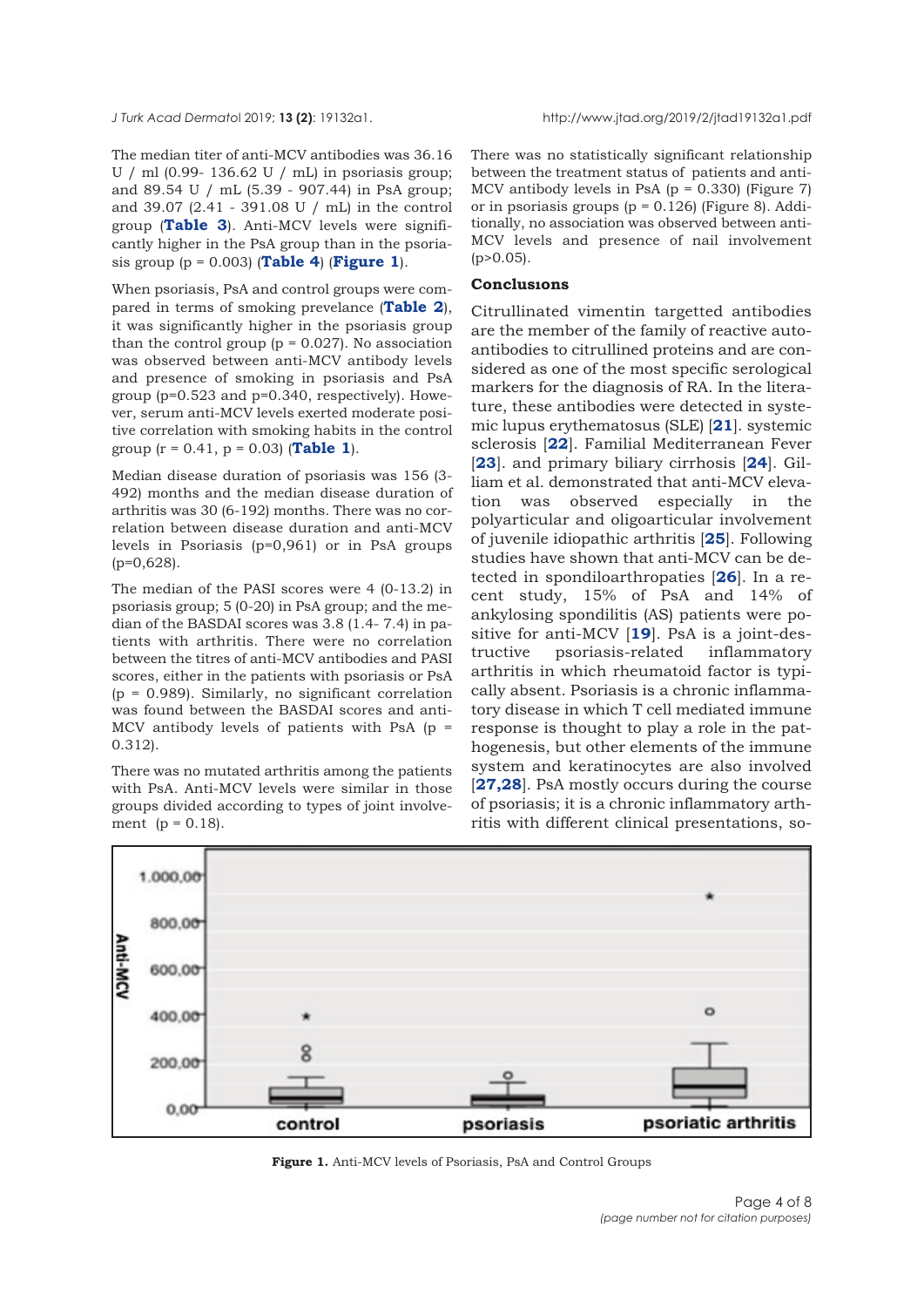<span id="page-4-0"></span>

|                  | Median(U/ml) | $Min-Max (U/ml)$ |
|------------------|--------------|------------------|
| Psoriasis (n=28) | 36,16        | 0,99-136,62      |
| $PsA(n=21)$      | 89.54        | 5,39-907,44      |
| Control $(n=28)$ | 39,07        | 2,41-391,08      |

**Table 3.** Anti-MCV Antibody Titers in Psoriasis, PsA and Control Groups

metimes interfering with RA. Disease severity, widespread involvement, and especially nail involvement are considered as risk factors for the development of arthritis in patients with psoriasis [**[29](#page-7-0)**].

It is known that T-cell mediated immunity plays a role in the pathogenesis of both psoriasis and PsA [**[30](#page-7-0)**]. When we consider these diseases histopathologically, common findings such as dilated veins and perivascular mononuclear cell infiltration are noteworthy in synovium and psoriatic skin histopathology [**[31](#page-7-0)**]. However, oligoclonal T cell patterns and the antigens recognized by them have been identified differently over the skin and synovium. After injection of human T lymphocytes taken from psoriatic skin to immuncompromised and human skin grafted mice; psoriatic lesions occurred but no arthritis developed [**[32](#page-7-0)**]. While psoriasis and PsA are undoubtedly related; the overlap and distinction between their pathogenesis is not completely clear [**[33](#page-7-0)**].

Citrullinated proteins and antibodies against them are thought to play a role in the pathogenesis of inflammatory processes involving arthritis [**[9](#page-6-0)**]. Citrullinated filaggrin, type II collagen, α-enolase, fibrinogen and vimentin have been detected immunohistochemically to be accumulated in different forms of arthritis [**[8](#page-6-0)**]. Antibodies targetted to these proteins are commonly referred to as ACPA and have been studied in detail in RA but limited data are available in PsA [**[9](#page-6-0)**] [**[13](#page-6-0)**]. Although it is higher in rheumatoid arthritis; in psoriatic arthritis synovium and in the peripheral circulation of patients, there is also submicron

extracellular vesicles called microparticles. These vesicles are formed during apoptosis or activation processes of platelet and neutrophils. Proteins such as fibrinogen and vimentin are expressed on the surface of these microvesicles [**[34](#page-7-0)**]. In RA, it has been shown that citrullination of these proteins cause formation of autoantibodies in synovial fluid, and these antibodies also form immune complexes with high proinflammatory activity. The binding of ACPA to its target on the microparticle is thought to enhance the formation of microparticle immune complexes (MPICs), and immune complex formations are believed to sustain inflammation. In PsA, it was stated that these microparticles carry less immune complexes , are smaller in size and have a lower proinflammatory property than RA [**[35](#page-7-0)**].

It is not clear whether platelet and leukocytederived MPICs are formed in peripheral circulation or in synovial fluid. The functions of microparticles, shown in autoantibody related rheumatic diseases such as RA and SLE, include stimulating immune system, inducing release of cytokines and leukotrienes, stimulating matrix metalloproteinase production, forming immune complexes, contributing to thrombotic susceptibility and endothelial activation. These proinflammatory effects may lead to the formation of synovitis [**[36](#page-7-0)**]. Anti-MCV antibodies were investigated in patients with psoriasis and PsA based on this inflammatory mechanisms. There are a number of studies in the literature investigating Anti-MCV and other ACPAs in PsA and psoriasis [**[13,14](#page-6-0)**] [**[20](#page-6-0)[,37](#page-7-0)**].

**Table 4.** Comparison of Anti-MCV Antibody Levels Between Groups

|                  | <b>Psoriasis</b> | PsA   | Control |
|------------------|------------------|-------|---------|
| <b>Psoriasis</b> |                  | 0,003 | 0,896   |
| PsA              | 0,003            |       | 0,065   |
| Control          | 0,896            | 0,065 |         |

Page 5 of 8 *(page number not for citation purposes)*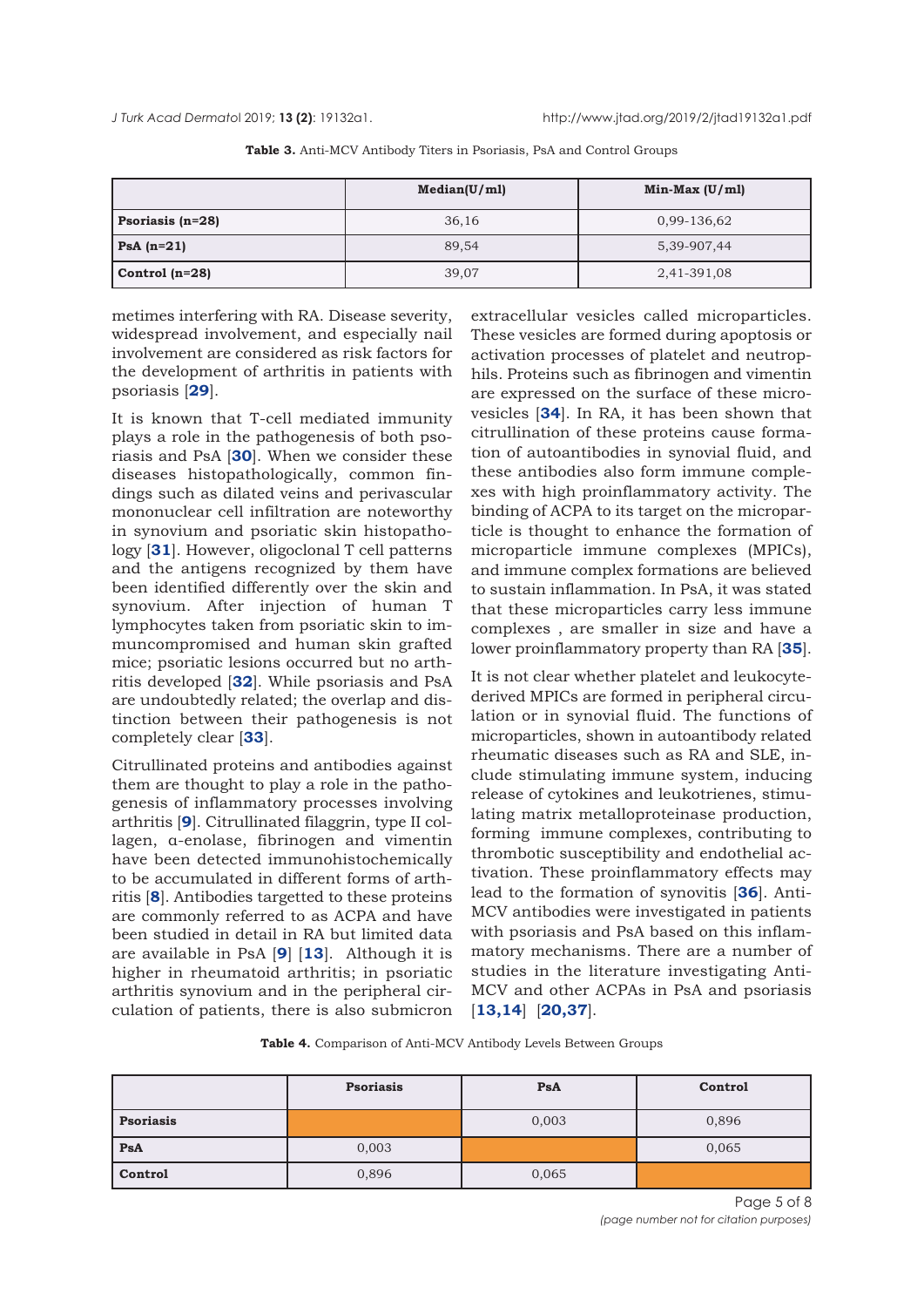<span id="page-5-0"></span>Dalmady et al. have investigated the correlation between antibody titers and clinical laboratory findings on 46 patients with PsA and 42 patients with psoriasis. As a result of this study, anti-MCV levels were found to be significantly higher in patients with PsA than in patients with psoriasis and control group [[13](#page-6-0)]. In our study, the level of anti-MCV antibody was significantly higher in patients with PsA than in patients with psoriasis in parallel with the findings of Dalmady et al. In contrast to the study of Dalmady et al., there was no significant difference between either of the two patients group and the control group. However, there was more than 2-fold difference between the median value of PsA patients and control group, and this difference was close to the limit of statistically significance (p=0,065). Therefore, we think that the statistically significant difference can be obtained in larger patient and control groups. Dalmady et al. found that anti-MCV levels in psoriasis group were statistically significantly higher in patients with moderate to severe disease than those with mild disease [**[13](#page-6-0)**]. However, we did not find any significant correlation of PASI scores and anti-MCV antibody levels. Although we have used a different scoring system for the severity of the disease; similar to the results of that study, we found no significant correlation between anti-MCV antibodies and disease severity in patients with PsA. There was no statistically significant relationship between disease duration and anti-MCV antibody levels in either psoriasis or PsA groups. But Dalmady et al. demonstrated higher levels of anti-MCV antibodies in patients with early-onset psoriasis. The correlation of nail involvement and anti-MCV antibody positivity was also determined in the PsA group; nevertheless in our study there was no statistically significant correlation between nail involvement and anti-MCV antibody levels [**[13](#page-6-0)**].

Placek et al. investigated the prevalence of anti-MCV in 54 patients with psoriasis with or without joint involvement, by indirect immunoflourescence. The incidence of anti-MCV in patients with plaque psoriasis was found to be similar in patients with also PsA (65.1% vs. 62.5%) [**[38](#page-7-0)**]. Although the prevelance of Anti-MCV in this study was higher than other studies in the literature, this may be due to using immunofluorescence method.

The relationship between smoking and inflammatory diseases and the effect of this relationship on ACPA levels are discussed in some studies. Smoking has been shown to be associated with a reduced response to disease-modifying and biological drugs in RA [[39](#page-7-0)]. The relationship between smoking and high levels of ACPAs also supports this effect [[40](#page-7-0)]. Nonetheless the mechanism of the smoking-related increase of ACPAs is not known. In our study, correlation of smoking and anti-MCV antibody levels was detected in control group but neither in psoriasis nor in PsA groups.

A study conducted by Tesija-Kuna et al. revealed that median anti-MCV values were significantly higher in patients with PsA compared to healthy controls and other inflammatory rheumatic diseases; but lower than the RA group. At the same time; among patients with PsA, anti-MCV antibodies were found to be statistically significantly higher in patients with asymmetric polyarthritis and dactilitis. This finding was interpreted by the authors as that Anti-MCV might be a marker associated with predominance of polyarticular involvement rather than being spesifical marker of RA [**[37](#page-7-0)**]. Consistent finding was reported by Alenius et al. which show that Anti-CCP, another member of ACPA family, was also correlated with poliarticular involvement [**[20](#page-6-0)[,37](#page-7-0)**]. In our study, no statistically significant correlation was found between type of joint involvement and anti-MCV levels of PsA patients. This may be due to the fact that these subgroups defined according to the type of joint involvement included small number of patients.

It has been suggested that ACPA levels can be used to evaluate the response to treatment in RA [**[41](#page-7-0)**]. Systemic therapies may lead to a decrease in antibody levels; however antibodies rarely become negative [**[41,42,43](#page-7-0)**]. It has been postulated that the severe disease requiring systemic treatment may be associated with high antibody levels, because those receiving systemic therapy in patients with psoriasis have higher anti-MCV antibody values than those who do not receive systemic therapy or phototherapy [**[13](#page-6-0)**]. In our study, no statistically significant relationship was found between the treatment modalities and the anti-MCV antibody levels in both psoriasis and PsA groups. Studies of anti-MCV values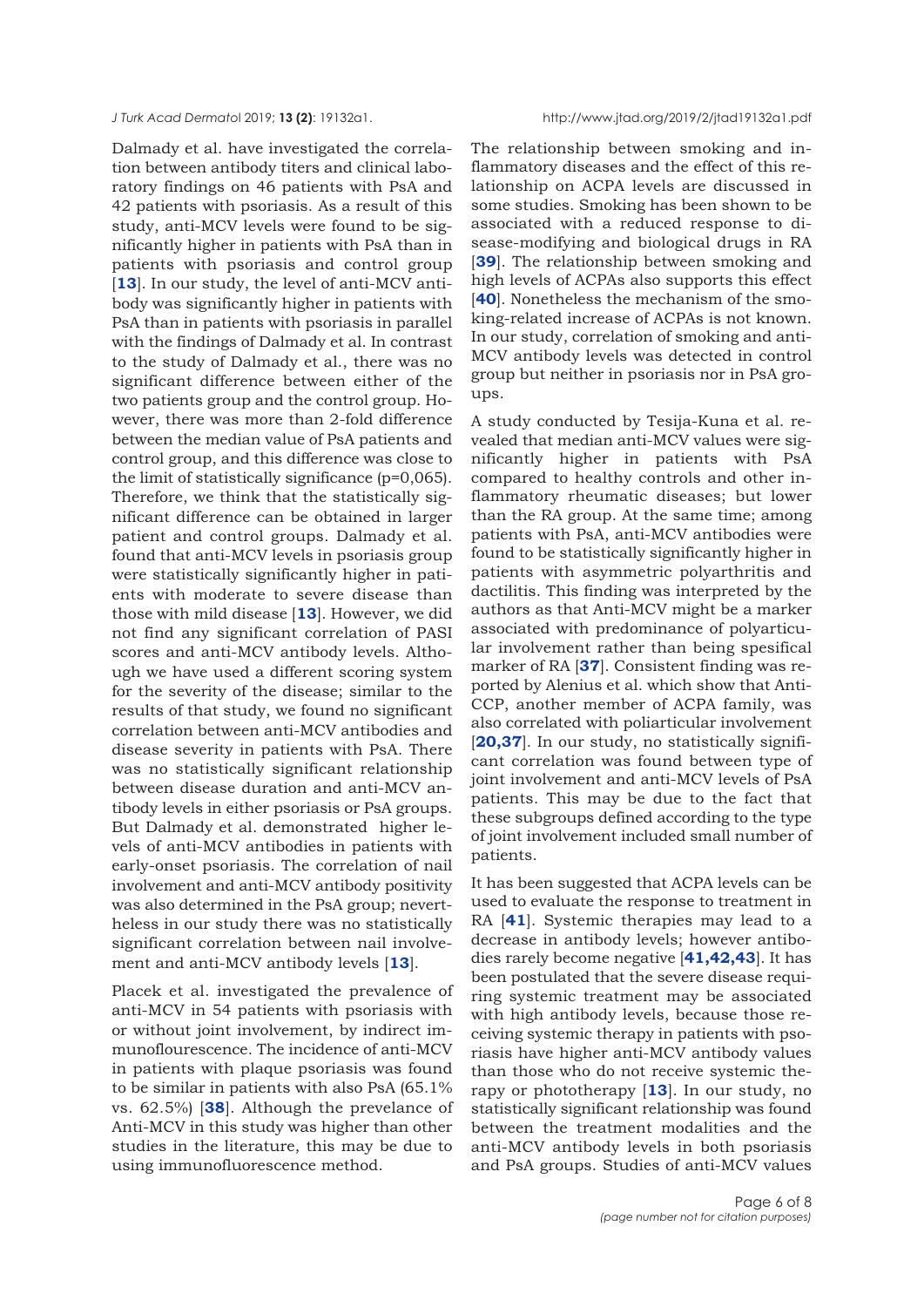<span id="page-6-0"></span>

before and after treatment will clarify the effect of treatment on these antibodies.

While ACPAs have been investigated in all aspects of RA, its clinical significance in psoriasis and PsA is unclear. Although the mechanism of the production of autoantibodies are not known, it is suggested that the inflammation caused by the disease may induce the production of autoantibodies by revealing the hidden antigens as a result of cell damage in tissue. In conclusion, although the exact mechanism is unknown, our study suggests that anti-MCV might have a role in the pathogenesis of PsA rather than psoriasis. New studies are needed to demonstrate the pathogenetic and clinical significance of anti-MCV antibody in psoriasis and PsA.

#### **References**

- 1. Van de Kerkhof PCM, Nestle FO: Psoriasis. In: Bolognia JL, Jorizzo JL, Schaffer JV, editors: Dermatology. 3rd ed. Philadelphia, Elsevier Saunders 2012; 135- 156.
- 2. Coates L, Savage L, Emery P. Pathogenesis of psoriasis and psoriatic arthritis. In: Warren R, Menter A, editors: Handbook of Psoriasis and Psoriatic Arthritis. Springer International Publishing 2016: 7-16
- 3. Gladman DD, Antoni C, Mease P, Clegg DO, Nash P. Psoriatic arthritis: epidemiology, clinical features, course, and outcome. Ann Rheum Dis 2005; 64 :14-17. PMID: 15708927
- 4. Damjanovska L, Thabet MM, Levarth EW, et al. Diagnostic value of anti-MCV antibodies in differentiating early inflammatory arthritis. Ann Rheum Dis 2010; 69: 730-732. PMID:19451136
- 5. Kakumanu P, Sobel ES, Narain S, et al. Citrulline dependence of anti-cyclic citrullinated peptide antibodies in systemic lupus erythematosus as a marker of deforming/erosive arthritis. J Rheumatol 2009; 36: 2682-2690. PMID: 19884269
- 6. Generini S, Steiner G, Miniati I, et al. Anti-hnRNP and other autoantibodies in systemic sclerosis with joint involvement. Rheumatology (Oxford) 2009; 48: 920- 925. PMID:19483090
- 7. Santiago M, Baron M, Miyachi K, et al. A comparison of the frequency of antibodies to cyclic citrullinated peptides using a third generation anti-CCP assay (CCP3) in systemic sclerosis, primary biliary cirrhosis and rheumatoid arthritis. Clin Rheumatol 2008; 27: 77-83. PMID:17570008
- 8. Ceri M, Unverdi S, Altay M, et al. Anti-cyclic citrullinated peptides positivity rate in patients with familial Mediterranean fever. Clin Exp Rheumatol 2010; 28: S58-61. PMID: 20868572
- 9. Liu XB, Li F, Li YQ, Yang F. Pituitary tumor transforming gene PTTG2 induces psoriasis by regulating vimentin and E-cadherin expression. Int J Clin Exp Pathol 2015; 8: 10887-10893. PMID: 26617803
- 10. Lee YH, Bae SC, Song GG. Diagnostic accuracy of anti-MCV and anti-CCP antibodies in rheumatoid arthritis: A meta-analysis. Z Rheumatol 2015; 74: 911-918. PMID: 26111961
- 11. Demoruelle MK, Deane K. Antibodies to citrullinated protein antigens (ACPAs): clinical and pathophysiologic significance. Curr Rheumatol Rep 2011; 13: 421- 30.PMID: 21713412
- 12. Dalmády S, Kiss M, Képíró L, et al. Higher levels of autoantibodies targeting mutated citrullinated vimentin in patients with psoriatic arthritis than in patients with psoriasis vulgaris. Clin Dev Immunol 2013; 474028. PMID: 23573111
- 13. Bodnár N, Szekanecz Z, Prohászka Z, et al. Anti-mutated citrullinated vimentin (anti-MCV) and anti-65 kDa heat shock protein (anti-hsp65): new biomarkers in ankylosing spondylitis. Joint Bone Spine 2012; 79: 63-66. PMID: 21683641
- 14. Klareskog L, Stolt P, Lundberg K, et al. A new model for an etiology of rheumatoid arthritis: smoking may trigger HLA-DR (shared epitope)-restricted immune reactions to autoantigens modified by citrullination. Arthritis Rheum 2006; 54: 38-46. PMID:16385494
- 15. Lee DM, Phillips R, Hagan EM, Chibnik LB, Costenbader KH, Schur PH. Quantifying anti-cyclic citrullinated peptide titres: clinical utility and association with tobacco exposure in patients with rheumatoid arthritis. Ann Rheum Dis 2009; 68: 201-208. PMID: 18390910
- 16. Mendez MG, Kojima S, Goldman RD. Vimentin induces changes in cell shape, motility, and adhesion during the epithelial to mesenchymal transition. FASEB J 2010; 24: 1838-1851.PMID:20097873
- 17. Cloutier N, Tan S, Boudreau LH, et al. The exposure of autoantigens by microparticles underlies the formation of potent inflammatory components: the microparticle-associated immune complexes. EMBO Mol Med 2013; 5: 235-249.PMID: 23165896
- 18. Tesija-Kuna A, Grazio S, Miler M, Vukasovic I, Peric P, Vrkic N. Antibodies targeting mutated citrullinated vimentin in patients with psoriatic arthritis. Clin Rheumatol 2010; 29: 487-493. PMID: 20069329.
- 19. Alenius GM, Berglin E, Rantapää Dahlqvist S. Antibodies against cyclic citrullinated peptide (CCP) in psoriatic patients with or without joint inflammation. Ann Rheum Dis 2006; 65: 398-400. PMID: 16096328
- 20. Gilliam BE, Chauhan AK, Moore TL. Evaluation of anti-citrullinated type II collagen and anti-citrullinated vimentin antibodies in patients with juvenile idiopathic arthritis. Pediatr Rheumatol Online J 2013; 29: 31. PMID: 23987731
- 21. Li Z, Peng Z, Wang Y, Geng S, Ji F. Decreased expression of E-cadherin and beta-catenin in the lesional skin of patients with active psoriasis. Int J Dermatol 2008; 47: 207-209. PMID: 18211502
- 22. Nicaise Roland P, Grootenboer Mignot S, et al. Antibodies to mutated citrullinated vimentin for diagnosing rheumatoid arthritis in anti-CCP-negative patients and for monitoring infliximab therapy. Arthritis Res Ther 2008; 10: R142. PMID: 19077182
- 23. Miriovsky BJ, Michaud K, Thiele GM, et al. Anti-CCP antibody and rheumatoid factor concentrations predict greater disease activity in men with rheumatoid arthritis. Ann Rheum Dis 2010; 69: 1292-1297. PMID: 20439294